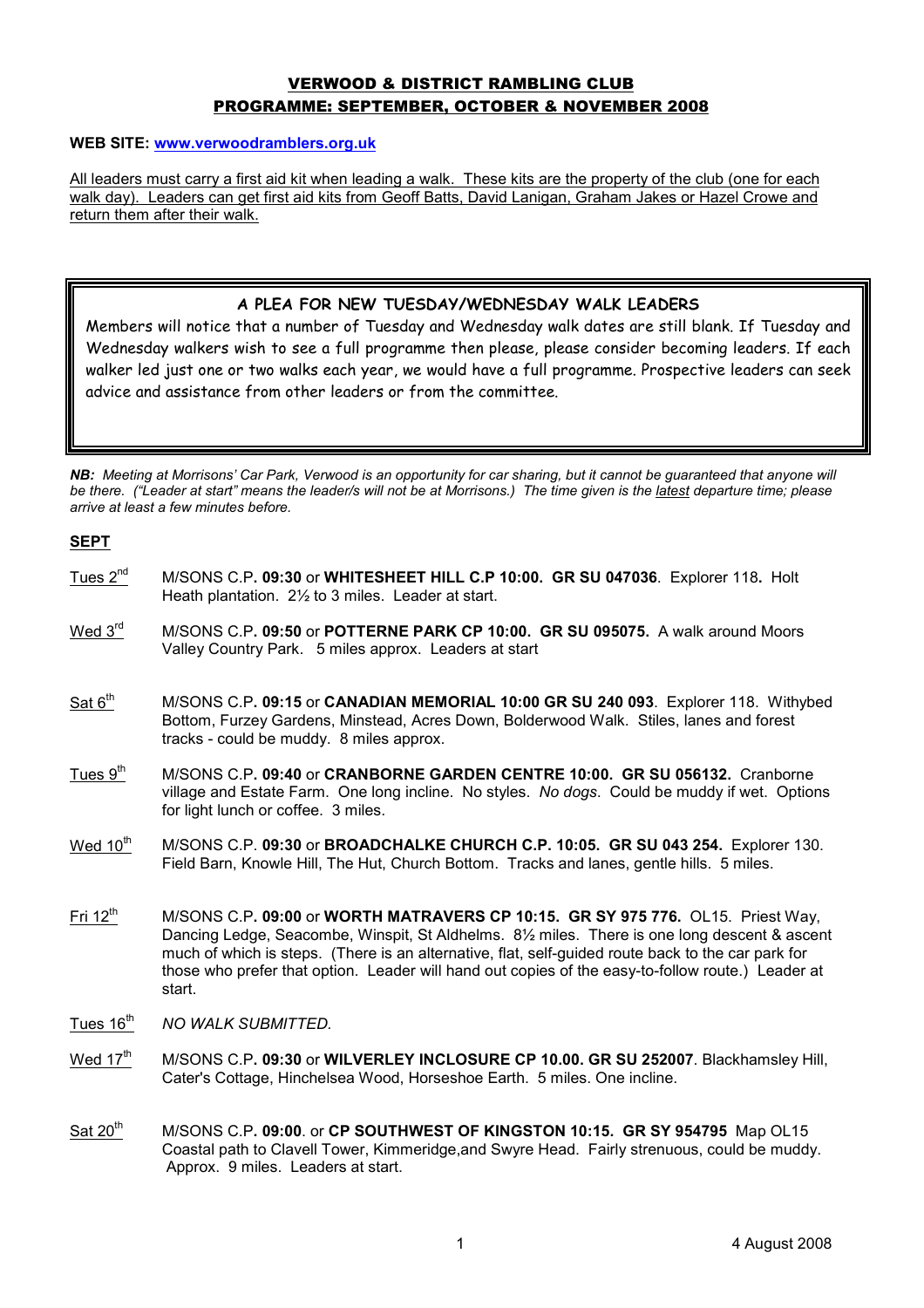$\overline{\rm{Tues~23}^{\rm rd}}$  M/SONS C.P**. 09:50** or POTTERNE PARK CP 10:00. GR SU 095075. A flat, easy walk to Moors Valley Country Park and back, with coffee in the tea room. 2¾ miles. Leaders at start

Wed  $24<sup>th</sup>$  NO WALK SUBMITTED.

| SAT 27 <sup>th</sup><br>(note<br>change of       | M/SONS C.P. 08:30 or LYMINGTON FERRY TERMINAL 09:15. GR SZ333 955 Map OL29 to<br>catch the 09:45 ferry.                                                                                                                                                                                                                                                                                                                                       |
|--------------------------------------------------|-----------------------------------------------------------------------------------------------------------------------------------------------------------------------------------------------------------------------------------------------------------------------------------------------------------------------------------------------------------------------------------------------------------------------------------------------|
| day)<br>Choice of 3                              | 1. For Tuesday walkers, an option of 3 <sup>1/2</sup> miles to Freshwater.                                                                                                                                                                                                                                                                                                                                                                    |
| <i>walks</i>                                     | <b>OR</b><br>2. Yarmouth to Freshwater and return 8 miles easy walking, stop at tea rooms if required                                                                                                                                                                                                                                                                                                                                         |
|                                                  | <b>OR</b><br>3. Yarmouth to Freshwater via Hamstead, Wellow, Compton Down (and tea rooms if thirsty at<br>Afton Garden Centre) 121/2-13 miles, hilly in parts.                                                                                                                                                                                                                                                                                |
|                                                  | Please note that none of these walks will be recced in advance.<br>Car Park £5 (8 - 16 hours), Ferry fare £10.80+ 25p fuel surcharge as at June<br>If weather doubtful DO NOT go to Lymington, phone leaders before leaving home                                                                                                                                                                                                              |
| Tues 30 <sup>th</sup>                            | M/SONS C.P. 09:30 or BREAMORE CHURCH CP (park by wall) 10:00. GR SU 154 188. OL22.<br>3 - 3 <sup>1</sup> / <sub>2</sub> miles. Possible two stiles with alternative routes. Leader at start.                                                                                                                                                                                                                                                  |
| <u>OCT</u>                                       |                                                                                                                                                                                                                                                                                                                                                                                                                                               |
| Wed 1 <sup>st</sup>                              | M/SONS C.P. 09:30 or APPLESLADE CP 10:00. GR SY 185092 Map OL22. Rockford<br>Common and Ibsley Common, two inclines, could be muddy. Approx 5 miles. Leaders at start.                                                                                                                                                                                                                                                                        |
| Sat $4^{\text{th}}$                              | M/SONS C.P. 09:20 or DOWNTON MOOT C.P. 10:00 G.R. SU 182 213 Explorer 130/131.<br>Charlton All Saints, Trafalgar Park, Standlynch Down and Barford Down. Steady climbs to<br>downland. 9 miles approx. Leaders at start.                                                                                                                                                                                                                      |
| Tues $7th$                                       | M/SONS C.P. 09:30 or FERNDOWN - PARLEY COMMON 10:00. GR 087 991. PARK AT THE<br>END OF LONE PINE DRIVE. 3 miles. Leader at start.                                                                                                                                                                                                                                                                                                             |
| Wed 8 <sup>th</sup><br>Brownsea<br><b>Island</b> | M/SONS C.P. 08:45 or SANDBANKS FERRY 10:00. G.R. SZ 037870. Guided walk circa<br>5 miles around Brownsea Island with John Gibbons who will describe its history, geology, wildlife<br>and archaeology. Please bring packed lunch. Returning on the 15:45 ferry. Ferry £4.50. Island<br>£4.90 - N.T. Members free.<br>Contact Joanna Booth (Programme Secretary, who will be going on the walk) to reserve a place<br>as maximum is 20 people. |
| $Fri 10th$                                       | M/SONS C.P. 09:30 or TARRANT MONKTON 10:15. G.R. SY 944088. Explorer 118. Walk<br>around the Tarrant villages. Gentle hills, stiles & mud. 8 <sup>1/2</sup> miles.                                                                                                                                                                                                                                                                            |
| Tues $14^{\text{th}}$                            | NO WALK SUBMITTED.                                                                                                                                                                                                                                                                                                                                                                                                                            |
| Wed $15^{\text{th}}$                             | M/SONS C.P. 09:30 or MILKHAM C.P. 10:10. G.R. SU216102. OL22. Kings Gardens, Red<br>Shoot Inn, High Corner Inn. 5 miles approx. Leader at start.                                                                                                                                                                                                                                                                                              |
| Sat $18^{\text{th}}$                             | M/SONS C.P. 09:30 or WHITE SHEET HILL 10:00 G.R. SU 048036 Explorer 118. Holt Forest,<br>Chalbury Farm, Woodlands Manor Farm, Holt Lodge Farm. 9 mls approx. Leaders at start.                                                                                                                                                                                                                                                                |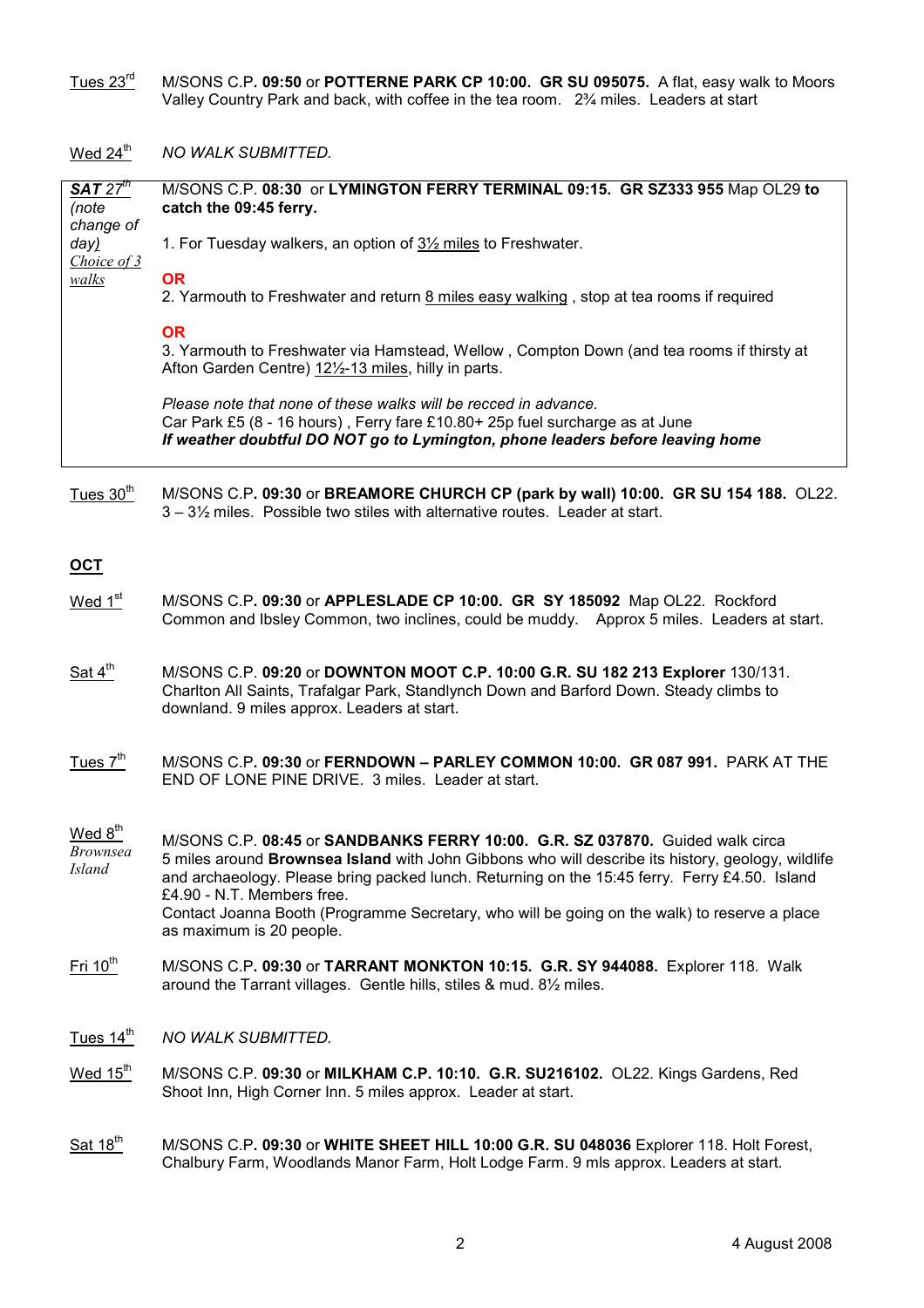- Tues 21<sup>st</sup> M/SONS C.P. 09:30 or HURN THROOP MILL C.P (off A338 onto A3060) 10:00. G.R.SZ111958. A level riverside and lanes walk. 3 miles approx.
- Wed 22<sup>nd</sup> M/SONS C.P. 09:30 or WOODLANDS CRICKET PITCH 10:00. GR SY 051090. Stiles & mud. Bagman's Lane, Chalbury & Haythorne. 5 miles.

#### WALKS FOR NEXT PROGRAMME BY THURSDAY 23 OCTOBER 2008, PLEASE To the Programme Secretary: Joanna Booth:

Please also include the relevant two letters in your Grid Reference, eg G.R. SY 904 816 as these are required by those members who use the Ordnance Survey web site to ascertain the start point of the walk. Thank you.

(Advanced notice of deadlines for the March, April, May 2009 Programme: By post or telephone = 6 January 2009; by Email = 23 January 2009).

- Fri 24<sup>th</sup> M/SONS C.P. 09:30 or BADBURY RINGS C.P.10.00. GR ST 959 031. OS Explorer 118. King Down, Hemsworth, Chetterwood, Manswood, Witchampton, Bradford Barrow, King Down. 9-10 miles.
- Tues  $28<sup>th</sup>$  M/SONS C.P. 09:30 or WICK FERRY C.P., Christchurch. 10:00 (Probably no car park charges.). G.R. SZ 156922. Top of Hengistbury Head (coffee optional at Hiker Café). 3½ miles approx. Leaders at the start.
- Wed  $29<sup>th</sup>$  M/SONS C.P. 09:45 or ALBION INN C.P. 10:00. G.R 077 094. Burrows Farm, Gotham, Pinnocks Moor. Mud & stiles. 5 miles approx. Leader at start

## **NOV**

- Sat  $1<sup>st</sup>$  M/SONS C.P. 09:30 or PAMPHILL C.P. NEAR CHURCH 10:00. GR SU 991 006. Explorer 118. King Down, Hemsworth, King Down Farm, Lodge Farm. 10 miles approx . Leaders at start.
- Tues  $4<sup>th</sup>$  M/SONS C.P. 09:30 or MARTIN VILLAGE NT C.P. half a mile West of village green along Sillens Lane 10:05. GR SU 058 192. Explorer 130. Downs & lanes, slight incline. 3.6 miles. Leader at start.
- Wed  $5<sup>th</sup>$  M/SONS C.P. 09:30 or LINFORD BOTTOM CP 10:00. GR SU181072. OL22. Forest circular. Some hills. 5 miles. Leader at start.
- $Fri 7<sup>th</sup>$  M/SONS C.P. 09:30 or BADBURY RINGS C.P.10.00. Explorer map 118. GR 960 032. Approx 9 miles.
- Tues 11<sup>th</sup> NO WALK SUBMITTED.
- Wed  $12<sup>th</sup>$  M/SONS C.P. 09:30 or VERELEY CP 10:00. GR SU196051. OL22. Forest circular. Could be muddy. 5 miles. Leader at start.
- $Sat 15<sup>th</sup>$  M/SONS C.P. 10:00 G.R. SU 088085 Explorer OL22 & 118. Woodlands, Edmondsham, Cripplestyle. 10 miles approx.
- Tues  $18<sup>th</sup>$  M/SONS C.P. 09:30 or BROADCHALKE CHURCH C.P. 10.05. GR SU 043 254. Explorer 130. 3-3½. Miles. One very slight incline, minor road from Stoke Farthing. Leader at start.
- Wed 19<sup>th</sup> NO WALK SUBMITTED.
- $Fri 21<sup>st</sup>$  M/SONS C.P. 09:30 or MARTIN DOWN C.P. 10.00. off A354 GR SU 037 200. Explorer 118. Pentridge, Sixpenny Handley, Deanland, Pribdean Wood, Woodyates. 10 miles approx Leaders at start